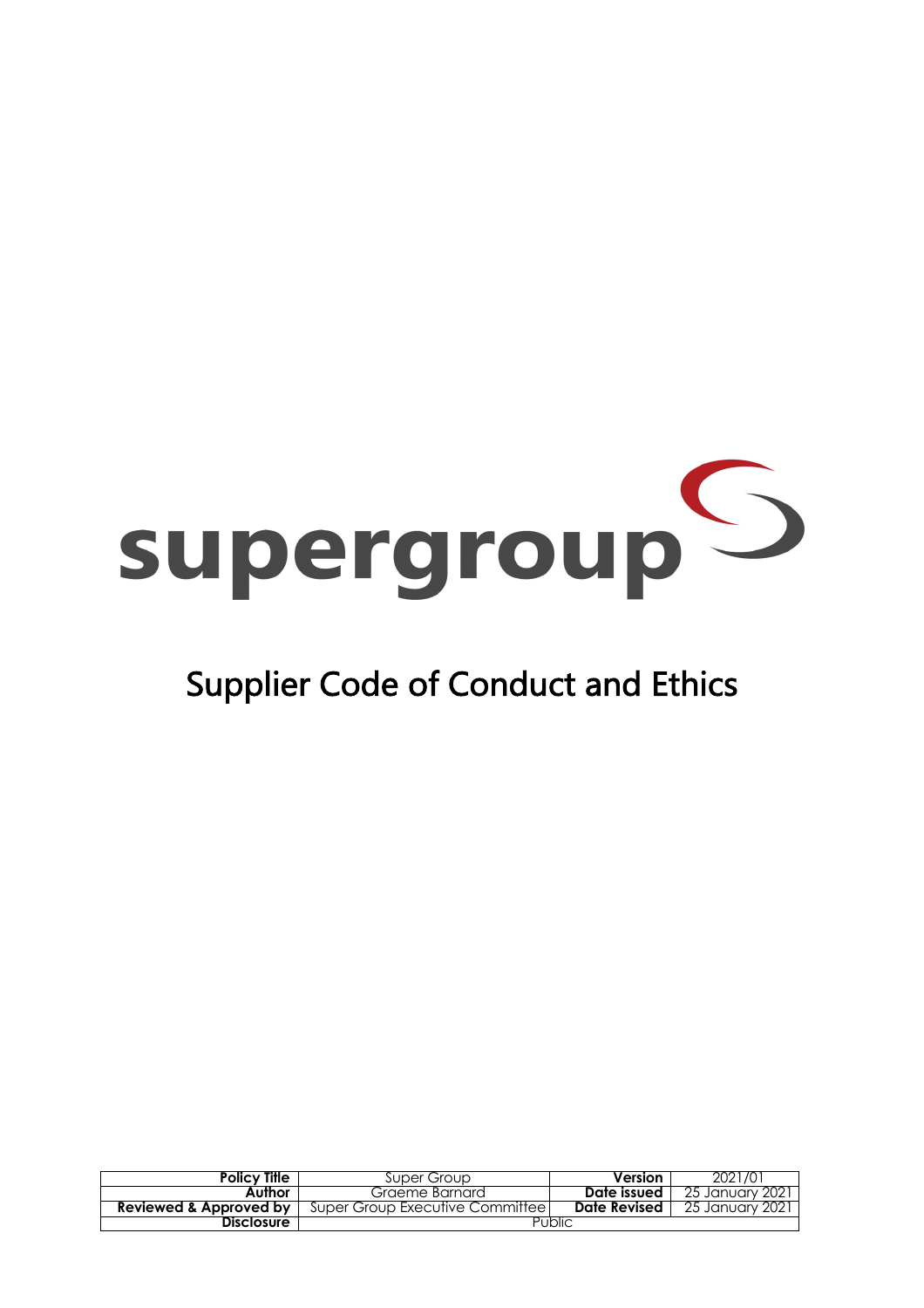

|    | SUPPLIER CODE OF CONDUCT AND ETHICS                     | 3      |
|----|---------------------------------------------------------|--------|
| 1. | <b>About Super Group</b>                                | 3      |
| 2. | <b>Strategic Vision</b>                                 | 4      |
| 3. | <b>Our Values</b>                                       | 4      |
| 4. | <b>Labour Standards and Human Rights</b>                | 4      |
|    | DIGNITY, FAIR TREATMENT AND NO HARASSMENT               | 5      |
|    | <b>FORCED LABOUR AND CHILD LABOUR</b>                   | 5      |
|    | <b>WORKING HOURS AND LEAVE</b>                          | 5      |
|    | <b>WAGES AND BENEFITS</b>                               | 5      |
|    | FREEDOM OF ASSOCIATION<br><b>ANTI-DISCRIMINATION</b>    | 6<br>6 |
|    |                                                         |        |
| 5. | <b>Business Ethics and Integrity</b>                    | 8      |
|    | <b>COMPLIANCE WITH LEGISLATION</b>                      | 8      |
|    | BRIBERY, CORRUPTION AND EXTORTION                       | 8      |
|    | WHISTLE-BLOWERS: BE HEARD CRIME REPORTING LINE          | 8      |
|    | <b>CONFLICT OF INTEREST</b>                             | 9      |
|    | UNFAIR COMPETITION                                      | 9      |
|    | PROTECTION OF CONFIDENTIAL INFORMATION                  | 10     |
|    | FINANCIAL RECORDS, MONEY LAUNDERING AND INSIDER TRADING | 10     |
|    | <b>EXPORT CONTROLS</b>                                  | 10     |
| 6. | Transformation                                          | 11     |
| 7. | <b>Health and Safety</b>                                | 11     |
| 8. | <b>Environment and Sustainability</b>                   | 13     |
|    | HAZARDOUS WASTE MANAGEMENT                              | 13     |
|    | NON-HAZARDOUS WASTE MANAGEMENT                          | 13     |
|    | <b>WASTEWATER MANAGEMENT</b>                            | 13     |
|    | STORMWATER MANAGEMENT                                   | 14     |
|    | AIR EMISSIONS MANAGEMENT                                | 14     |
|    | <b>BOUNDARY NOISE MANAGEMENT</b>                        | 14     |
|    | RESOURCE CONSUMPTION MANAGEMENT                         | 14     |
| 9. | Non Compliance                                          | 15     |

| <b>Policy Title</b>               | Super Group Supplier Code of Conduct | Version      | 2021/01         |
|-----------------------------------|--------------------------------------|--------------|-----------------|
| Author                            | Graeme Barnard                       | Date issued  | 25 January 2021 |
| <b>Reviewed &amp; Approved by</b> | Super Group Executive Committee      | Date Revised | 25 January 2021 |
| Disclosure                        | Public                               |              |                 |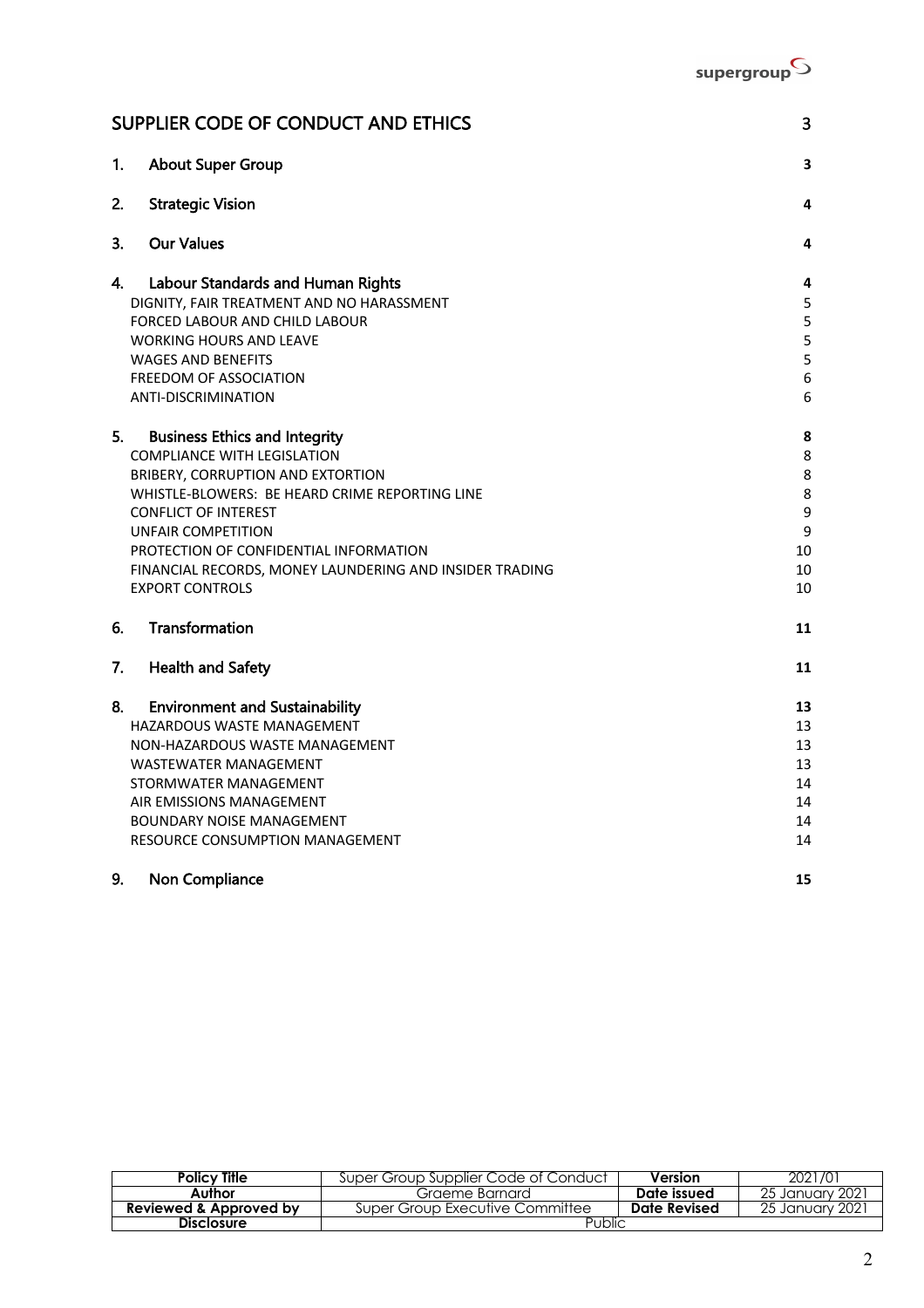

# Supplier Code of Conduct and Ethics

# 1. About Super Group

Super Group Limited (Registration Number 1943/016107/06), the holding company of Super Group, is a company listed on the Main Board of the JSE Limited in the "Industrial Transportation" sector, incorporated on 16 June 1943 and domiciled in the Republic of South Africa. Super Group is a leading transport logistics and mobility group, headquartered in South Africa with operations in Africa, Australia, New Zealand and the United Kingdom. Super Group, founded in 1986, has been listed on the JSE since 1996, and includes supply chain, dealerships and fleet solutions businesses focused on offering a comprehensive range of services, utilising world-class skills and technology.

Our corporate identity reflects the high standards of operational excellence that we strive for. We therefore adhere and demand strict adherence to our brand standards in the application of our logo both internally within our Company and externally by our stakeholders, partners, suppliers and customers.

Super Group is a firm believer in the maxim that a company is only as good as its people. The Super Group employee is loyal, committed and enthusiastic, focusing on developing client relationships, and is supported by a corporate culture that is performance driven but grounded in a strong foundation of ethical and moral values. We will continue to invest in development of our people to ensure they have the appropriate skills to perform their job to the best of their abilities whilst adding value to our clients' operations.

At Super Group we are committed to the highest ethical standards in business. We expect high ethical standards of ourselves, our colleagues, stakeholders, partners, suppliers and customers. This code has been developed to make these values and expected behaviours clear.

| <b>Policy Title</b>               | Super Group Supplier Code of Conduct | Version      | 2021/01          |
|-----------------------------------|--------------------------------------|--------------|------------------|
| Author                            | Graeme Barnard                       | Date issued  | -25 January 2021 |
| <b>Reviewed &amp; Approved by</b> | Super Group Executive Committee      | Date Revised | -25 January 2021 |
| <b>Disclosure</b>                 | Public                               |              |                  |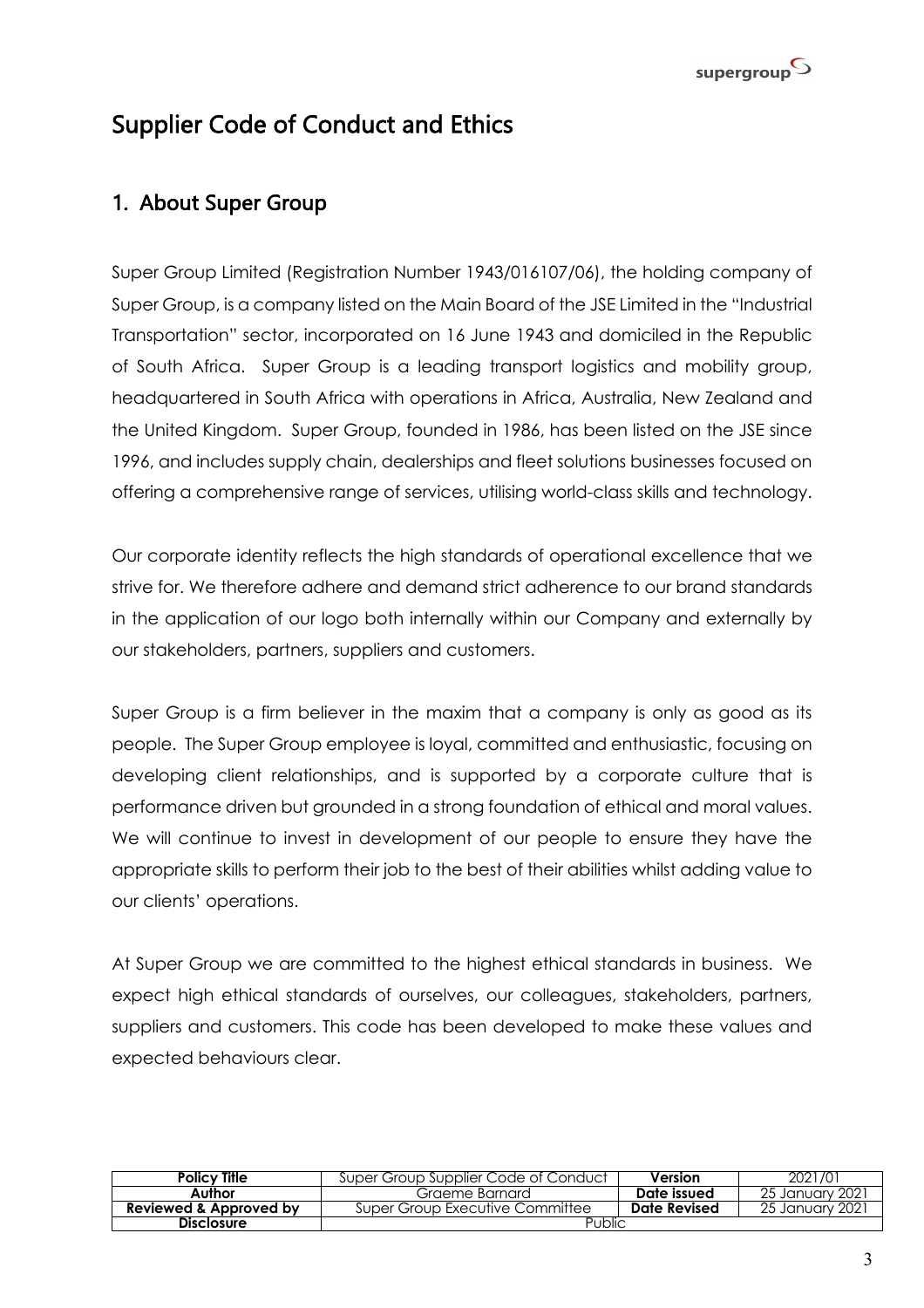

We declare that Super Group Ltd. is in compliance with the International Labour Organisation's (ILO) definition of decent work, namely equal opportunities for women and men to obtain decent and productive work, in conditions of freedom, equity, security and human dignity.

# 2. Strategic Vision

The strategic vision of Super Group is to provide end-to-end supply chain solutions, fleet management and dealership services to a diversified customer base in Africa, Australia, the United Kingdom, Europe and New Zealand and to become a leading transport logistics and mobility group in the countries in which it operates.

# 3. Our Values

- § Trustworthiness.
- Open communication.
- Respect.
- **Collaboration and knowledge sharing.**
- **Ownership and accountability for our purpose.**
- Innovation and thinking.
- § Recognition and fun.

# 4. Labour Standards and Human Rights

The Bill of Rights, Chapter 2 of the South African Constitution, enshrines the fundamental human rights of all people living in South Africa. Super Group upholds these rights, as well as those defined by the United Nations and enshrined in International Human Rights Law.

Super Group expects its directors and employees to comply with these principles and to act in the best interest of Super Group at all times. Super Group also expects its

| <b>Policy Title</b>               | Super Group Supplier Code of Conduct | Version      | 2021/01          |
|-----------------------------------|--------------------------------------|--------------|------------------|
| Author                            | Graeme Barnard                       | Date issued  | -25 January 2021 |
| <b>Reviewed &amp; Approved by</b> | Super Group Executive Committee      | Date Revised | -25 January 2021 |
| <b>Disclosure</b>                 | Public                               |              |                  |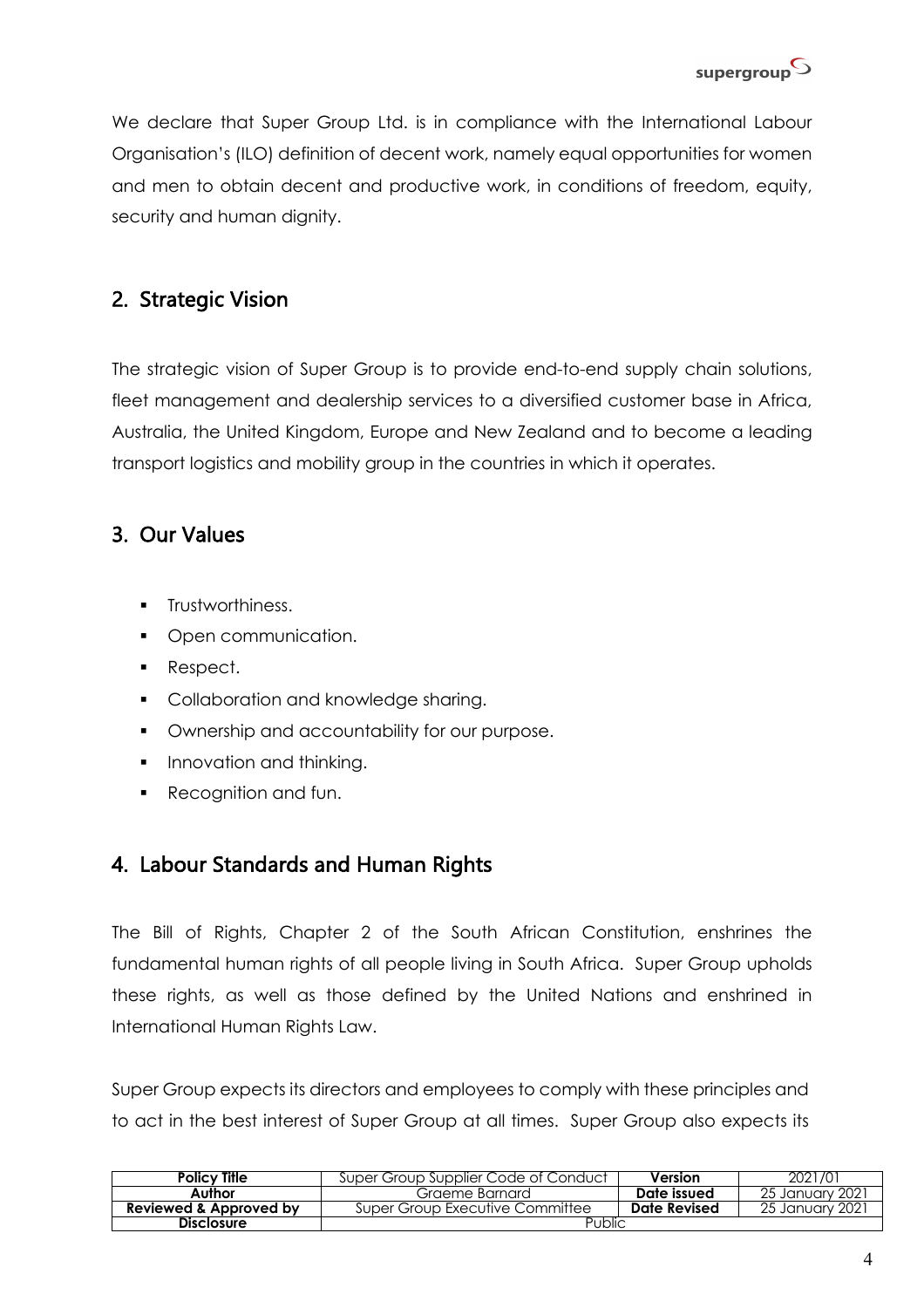stakeholders, partners, suppliers and customers to comply and adhere to these principles.

#### DIGNITY, FAIR TREATMENT AND NO HARASSMENT

§ Suppliers should envisage an environment that promotes diversity, respect for human rights and equal opportunity where all employees are treated with dignity and fairness. Our suppliers should refrain from unlawful discrimination, victimisation or harassment.

#### FORCED LABOUR AND CHILD LABOUR

§ No supplier shall employ any child that has not attained the minimum legal working age, and shall not make use of any involuntary labour.

#### WORKING HOURS AND LEAVE

• Suppliers should adhere to the applicable legislation with regards to working hours and leave, including overtime working hours, as well as annual, sick and parental leave and any other applicable leave regulations.

#### WAGES AND BENEFITS

§ Suppliers shall adhere to the applicable legislation with regards to wages and benefits. All their employees shall be paid at least the minimum prescribed wage. Suppliers shall provide their employees with information about their employment terms and conditions, including benefits, in a format and language they can easily understand, such as a written employment contract, and a timely wage statement. Deduction from wages is permitted only if and to the extent prescribed by applicable law, regulations or collective bargaining agreements.

| <b>Policy Title</b>               | Super Group Supplier Code of Conduct | Version      | 2021/01          |
|-----------------------------------|--------------------------------------|--------------|------------------|
| Author                            | Graeme Barnard                       | Date issued  | -25 January 2021 |
| <b>Reviewed &amp; Approved by</b> | Super Group Executive Committee      | Date Revised | -25 January 2021 |
| <b>Disclosure</b>                 | Public                               |              |                  |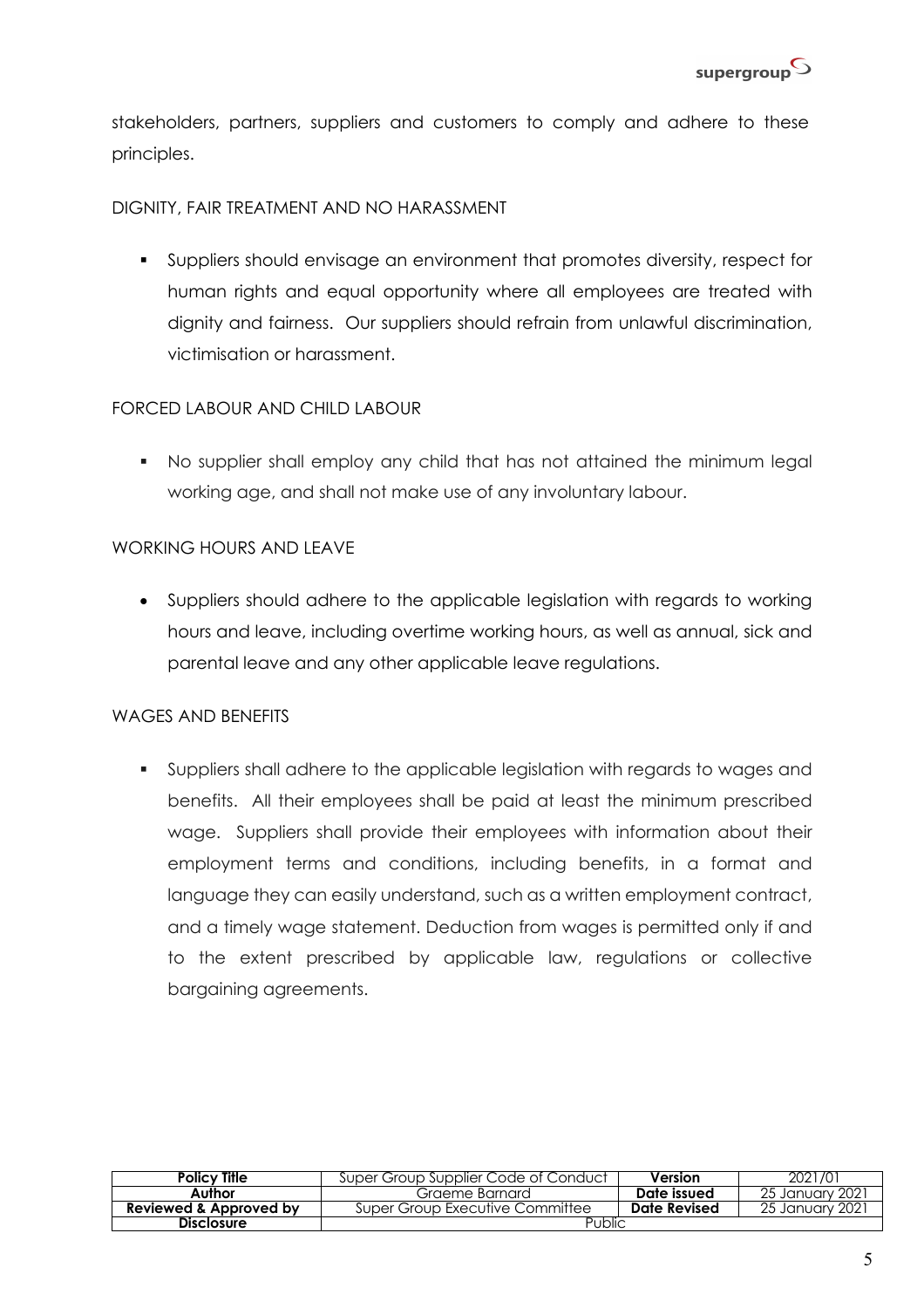

#### FREEDOM OF ASSOCIATION

• Freedom of association and collective bargaining are fundamental human rights. All suppliers should protect and promote this right, which enables their employees to have a voice and representation. We expect our suppliers not to discriminate against any person because of their affiliation to any organisation of their own choosing.

#### ANTI-DISCRIMINATION

§ We expect our suppliers to treat everyone with dignity and respect and provide equal opportunities and prohibit all forms of unfair discrimination, including but not limited to, race, gender, sex, sexual orientation, ethnic or social origin, colour, age, disability, religion, conscience, belief, culture, language and birth. suppliers shall not tolerate humiliating or physical punishment or allow any of their employees to be subject to verbal, psychological, physical or sexual harassment or abuse.

#### THIRD-PARTY EMPLOYMENT AGENCIES

§ Suppliers shall ensure that any third-party recruitment agencies used are compliant with the provisions of this Code and the law.

#### FAIR EMPLOYMENT PROCEDURES AND REMEDIES

§ Suppliers must ensure that all of their employees are provided with transparent, fair and confidential procedures that result in swift, unbiased and fair resolution of difficulties that may arise as part of their working relationships.

| Policy Title           | Super Group Supplier Code of Conduct | Version      | 2021/01          |
|------------------------|--------------------------------------|--------------|------------------|
| Author                 | Graeme Barnard                       | Date issued  | -25 January 2021 |
| Reviewed & Approved by | Super Group Executive Committee      | Date Revised | 25 January 2021  |
| <b>Disclosure</b>      | Public                               |              |                  |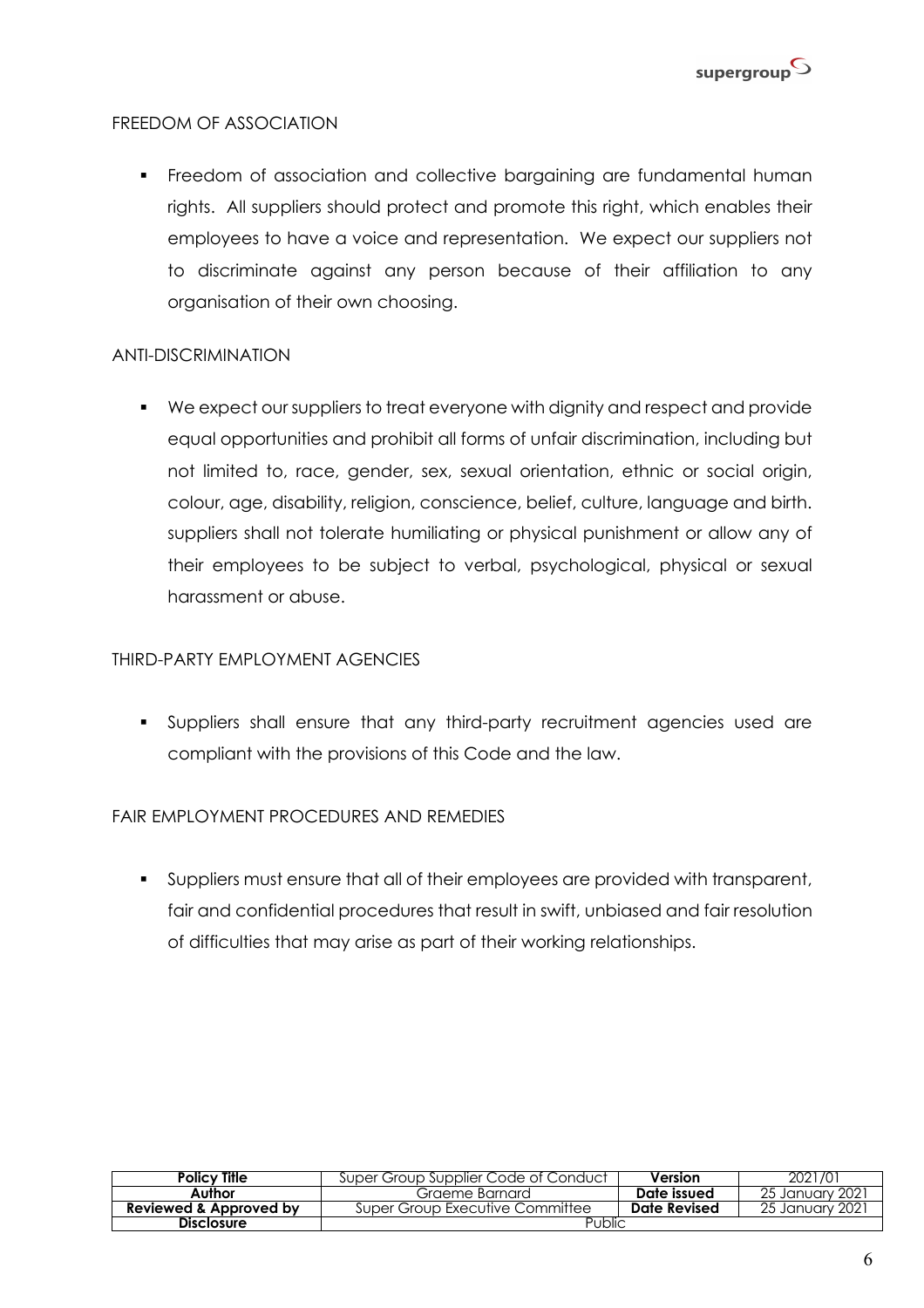

#### LAND RIGHTS OF COMMUNITIES

§ Suppliers must respect the rights and title to property and land of the individual, indigenous people and local communities. All negotiations with regard to their property or land, including the use of and transfers of such, must adhere to the principles of free, prior and informed consent, contract transparency and disclosure.

#### GRIEVANCE SYSTEMS

§ Suppliers shall ensure that their employees have an effective mechanism to report grievances and must ensure that they facilitate open communication between management and employees.

#### EMERGENCY PREPAREDNESS AND RESPONSE

§ Suppliers shall identify and assess potential emergency situations. For each situation, suppliers shall develop and implement emergency plans and response procedures that will minimise harm to life, the environment, and property.

#### INCIDENT MANAGEMENT

§ Suppliers shall have a system for their employees to report health and safety incidents and near misses, as well as a system to investigate, track, and manage such reports. Suppliers shall implement corrective action plans to mitigate risks, provide necessary medical treatment, and facilitate the return to work of affected employee(s).

| <b>Policy Tille</b>    | Super Group Supplier Code of Conduct | Version      | 2021/01          |
|------------------------|--------------------------------------|--------------|------------------|
| Author                 | Graeme Barnard                       | Date issued  | -25 January 2021 |
| Reviewed & Approved by | Super Group Executive Committee      | Date Revised | 25 January 2021  |
| <b>Disclosure</b>      | Public                               |              |                  |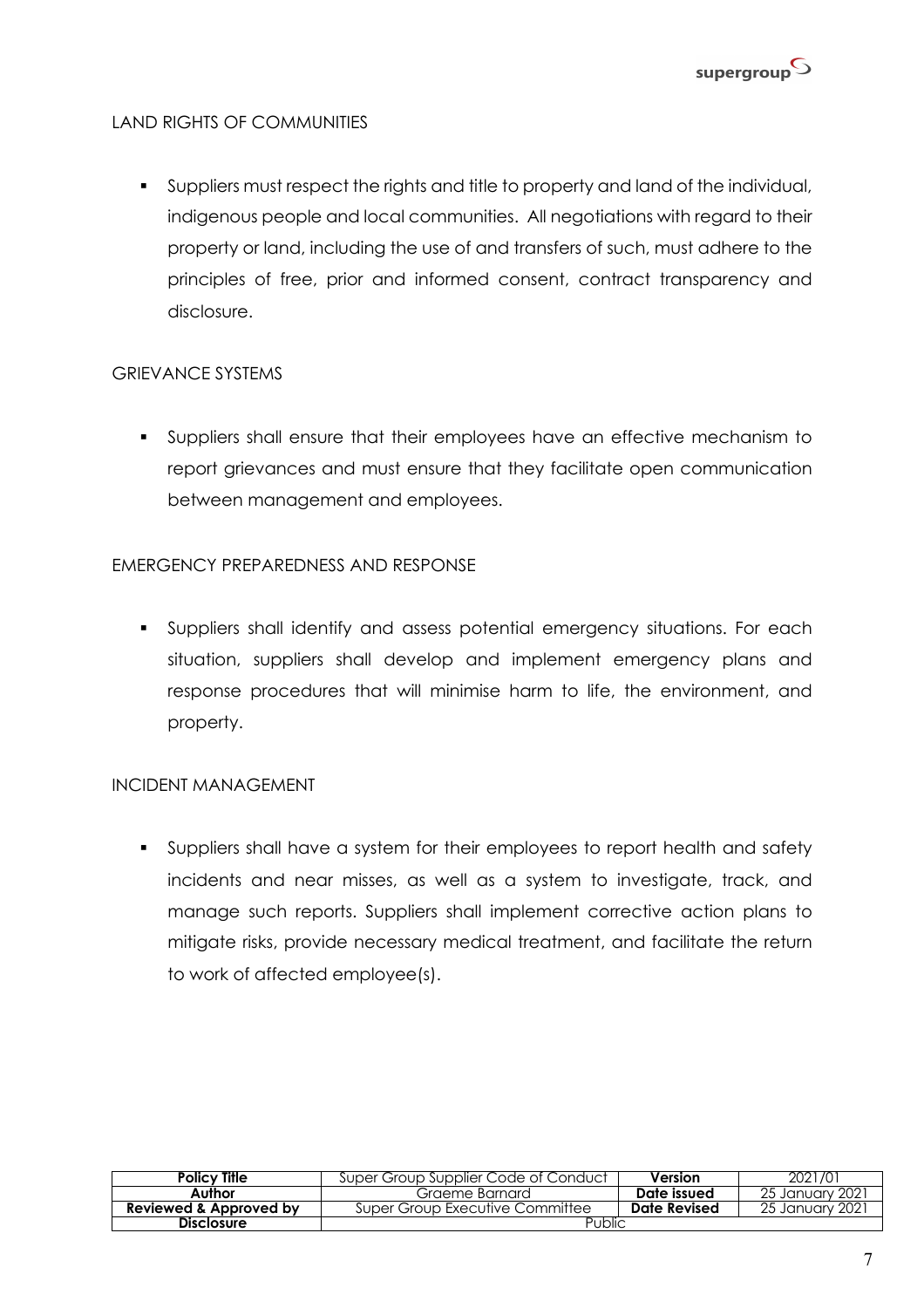

#### WORKING AND LIVING CONDITIONS

§ Suppliers shall provide their employees with reasonably accessible and clean toilet facilities and potable water. Supplier-provided dining, food preparation, and storage facilities shall be sanitary. Worker dormitories provided by suppliers or third-parties shall be clean and safe and provide reasonable living space.

# 5. Business Ethics and Integrity

#### COMPLIANCE WITH LEGISLATION

§ We expect our suppliers to be knowledgeable and comply with all applicable local, national and international laws and regulations, as well as contractual terms and conditions agreed upon with Super Group, and to deal fairly and act ethically in all matters. All legally required permits, approvals, licenses, registrations, inspections and related reports shall be in place, up to date and available for inspection upon request.

#### BRIBERY, CORRUPTION AND EXTORTION

§ Super Group has a zero-tolerance approach to bribery, corruption and extortion and conducts all its business honestly and ethically in an open and transparent manner. The same behaviour is required of all our suppliers. Suppliers may not act in any manner that transgresses anti-bribery legislation.

#### WHISTLE-BLOWERS: BE HEARD CRIME REPORTING LINE

§ Super Group has an anti-crime policy that addresses crime in general, including fraud and corruption. The internal audit department is very active and makes use of both reactive and proactive approaches in dealing with criminal or unacceptable activity. Super Group makes use of an external service provider to facilitate and handle the reporting of dishonesty, fraud and other inappropriate behaviour. Whistleblowers may call 0800-007-117 with anonymous tip-offs 24 hours a day, 365 days a year. The hotline supports the

| <b>Policy Title</b>               | Super Group Supplier Code of Conduct | Version      | 2021/01          |
|-----------------------------------|--------------------------------------|--------------|------------------|
| Author                            | Graeme Barnard                       | Date issued  | -25 January 2021 |
| <b>Reviewed &amp; Approved by</b> | Super Group Executive Committee      | Date Revised | 25 January 2021  |
| <b>Disclosure</b>                 | Public                               |              |                  |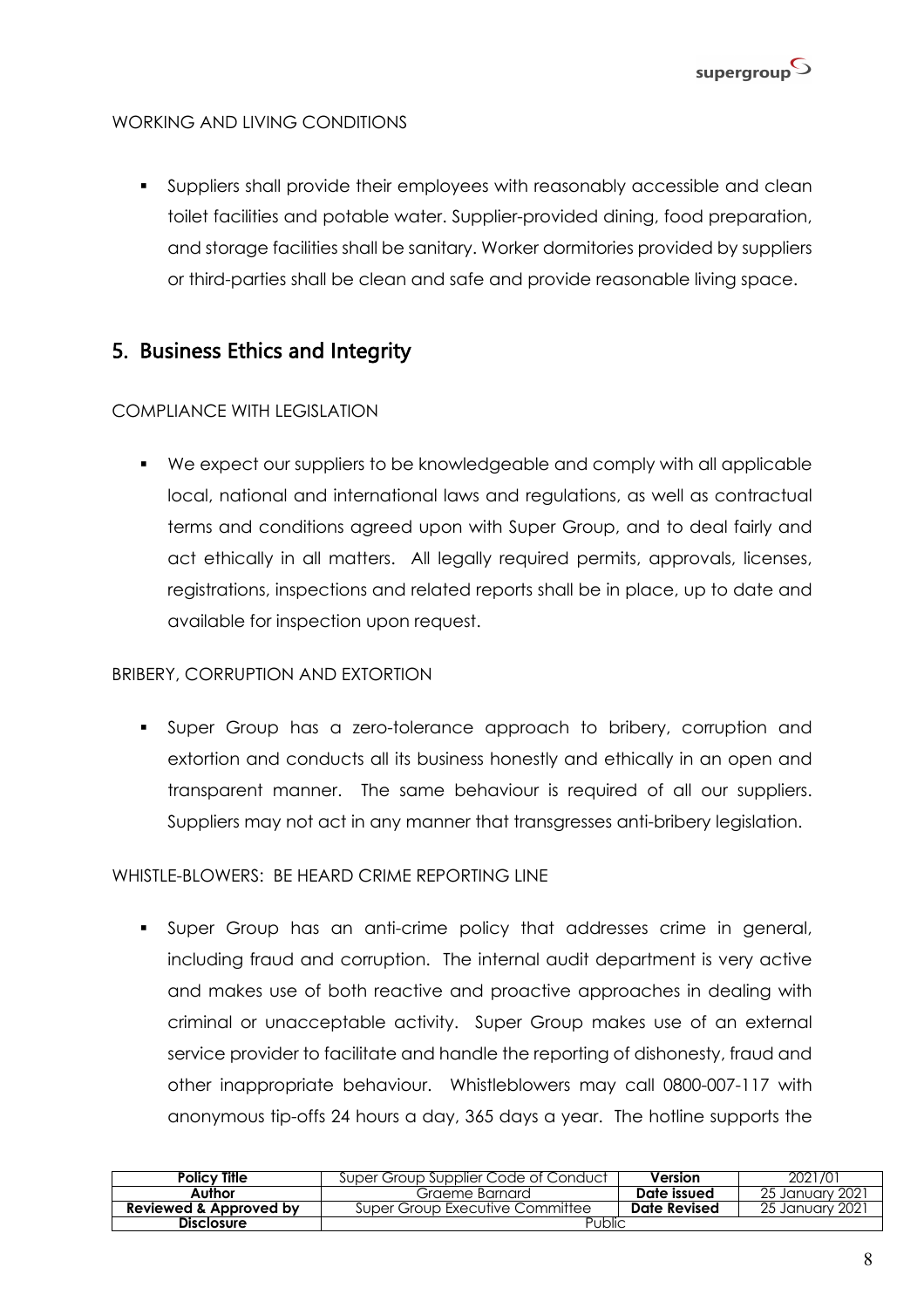Group's approach of zero tolerance of unethical behaviour. This provides staff, customers and suppliers with the opportunity to help the Group identify and eradicate all forms of crime.

§ We expect our suppliers to have the same zero tolerance approach to crime and corruption.

#### CONFLICT OF INTEREST

- § Our suppliers must declare conflicts of interest (actual, potential or reasonably perceived) as soon as they become aware of them.
- The giving or acceptance of any gifts should not create improper influence or obligate the recipient for any business opportunity. Gift giving should occur sparingly and always be legitimate and aligned with company policy.

#### UNFAIR COMPETITION

• Our suppliers must conduct their business in compliance with competition legislation. Any anti-competitive conduct, restrictive practices such as price fixing, collusion, market sharing, bid rigging and kickbacks are prohibited. Our suppliers should not engage in business practices that will restrict or limit competition.

#### INTELLECTUAL PROPERTY AND PERSONAL INFORMATION

- § Our suppliers shall respect Super Group's confidential information and intellectual property rights by safeguarding against misuse, mishandling, counterfeit, theft, fraud or improper disclosure in accordance with applicable law and the contractual terms with Super Group.
- § All and any personal information about individuals, such as Super Group's consumers or employees, must be handled with full respect for the protection of their privacy and for all relevant privacy laws and regulations, including the

| <b>Policy Title</b>               | Super Group Supplier Code of Conduct | Version      | 2021/01         |
|-----------------------------------|--------------------------------------|--------------|-----------------|
| Author                            | Graeme Barnard                       | Date issued  | 25 January 2021 |
| <b>Reviewed &amp; Approved by</b> | Super Group Executive Committee      | Date Revised | 25 January 2021 |
| <b>Disclosure</b>                 | Public                               |              |                 |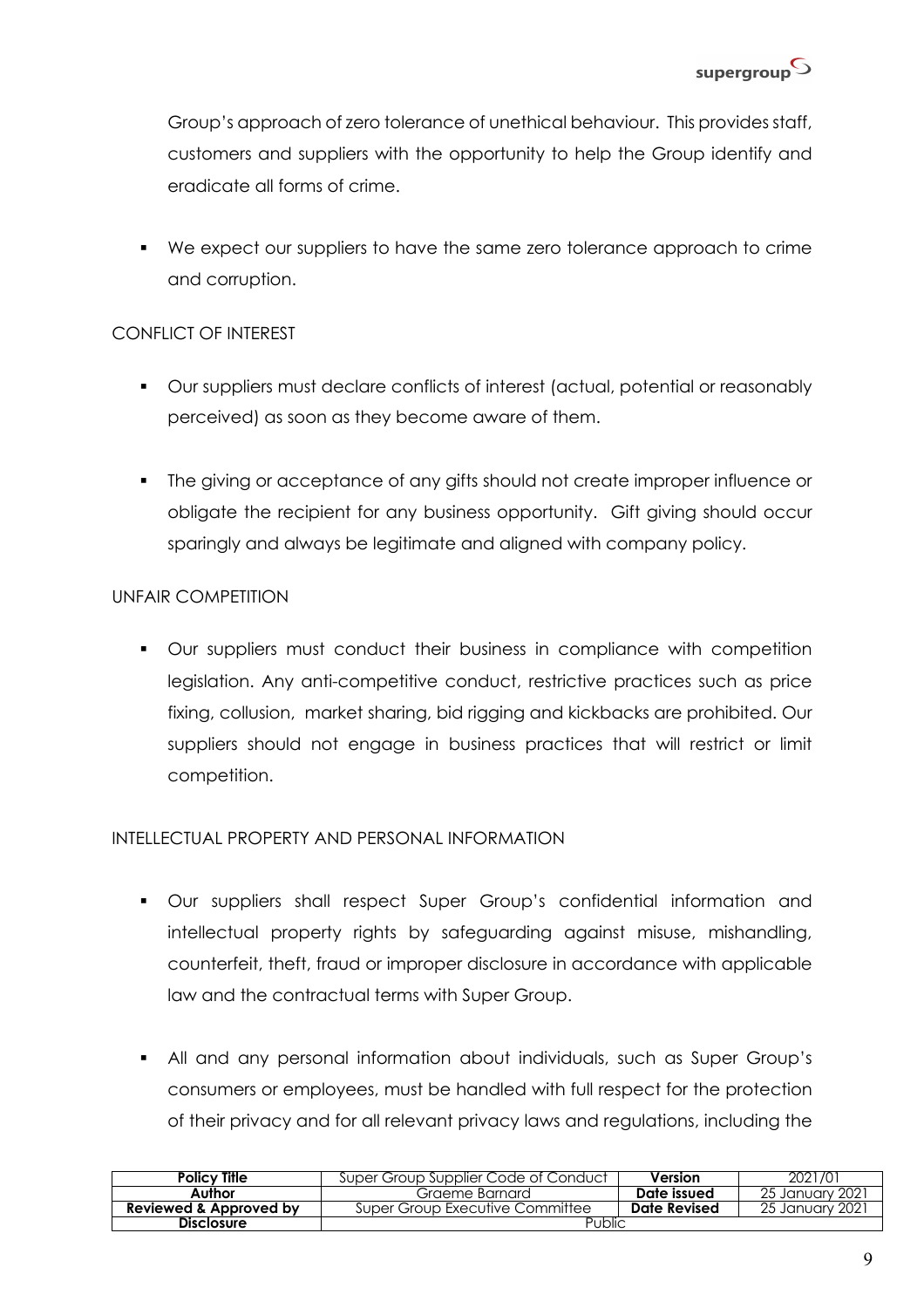

Protection of Personal Information Act (POPIA) and the Promotion of Access to Information Act 2 of 2000 (PAIA) in South Africa.

#### PROTECTION OF CONFIDENTIAL INFORMATION

§ Our suppliers should take all reasonable measures to prevent the disclosure of confidential Super Group information. The disclosure of any confidential, proprietary or sensitive information is strictly prohibited.

#### PRODUCT QUALITY AND RESPONSIBLE INNOVATION

§ Products and services provided by our suppliers must be delivered to meet the specifications and quality and safety criteria specified in the relevant contract documents and must safe for their intended use. Research and development must be conducted responsibly and based on good clinical practice and generally accepted scientific, technological and ethical principles.

### COUNTERFEIT PARTS

■ Our suppliers should not source or supply counterfeit products to Super Group.

#### FINANCIAL RECORDS, MONEY LAUNDERING AND INSIDER TRADING

§ Suppliers must ensure that all business and commercial dealings are transparently performed and accurately recorded in the supplier's books and records. They must ensure that there is no actual or attempted participation in money laundering. No confidential information in the supplier's possession regarding Super Group may be used to either engage in or support insider trading.

#### EXPORT CONTROLS

§ Our suppliers are expected to implement export controls in line with all

| Policy Title                      | Super Group Supplier Code of Conduct | Version      | 2021/01          |
|-----------------------------------|--------------------------------------|--------------|------------------|
| Author                            | Graeme Barnard                       | Date issued  | -25 January 2021 |
| <b>Reviewed &amp; Approved by</b> | Super Group Executive Committee      | Date Revised | -25 January 2021 |
| <b>Disclosure</b>                 | Public                               |              |                  |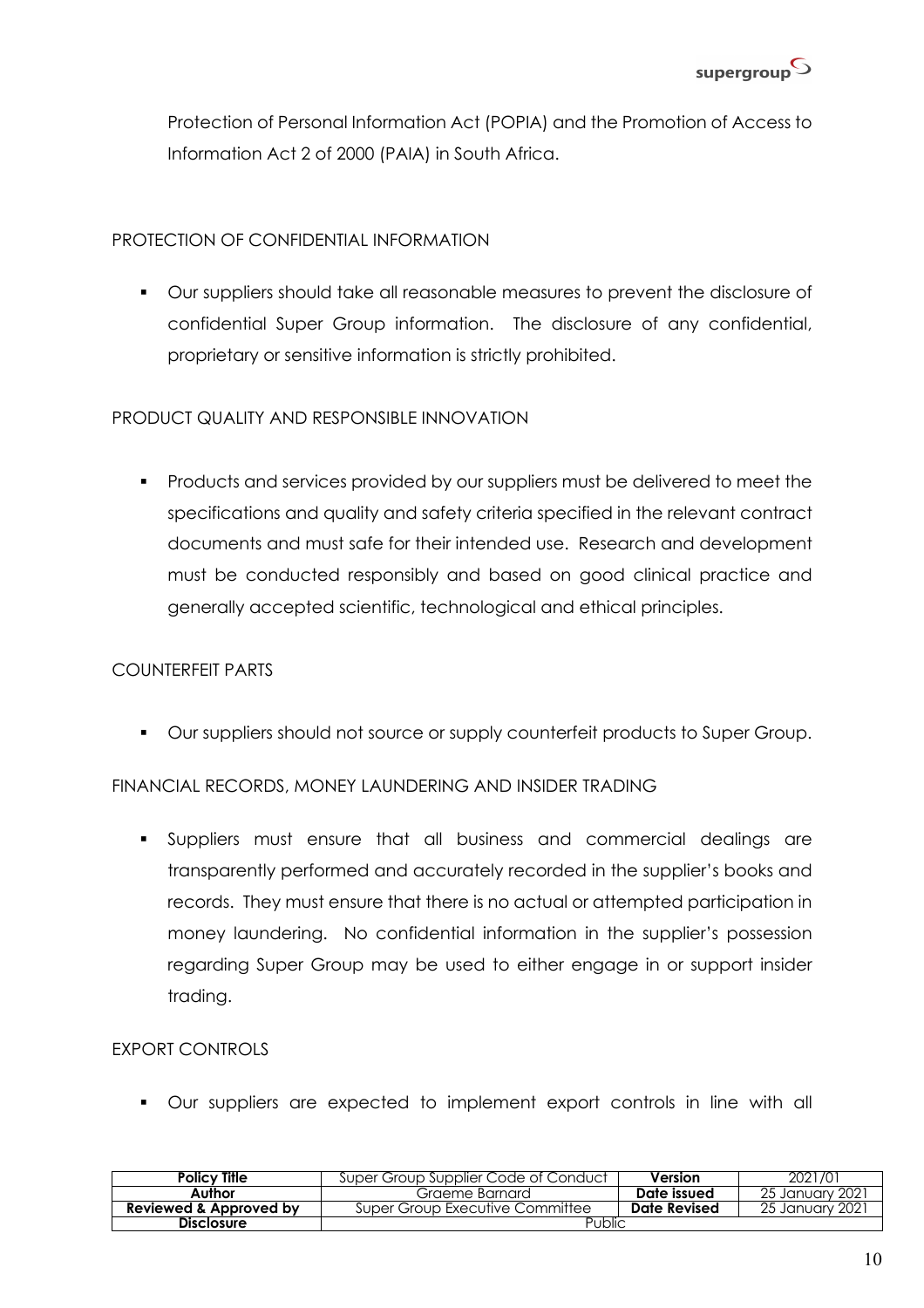

applicable legislation and regulations.

# 6. Transformation

Super Group recognises the importance of implementing a broad based black economic empowerment (B-BBEE) programme in South Africa that addresses the inequalities of the past through a dedicated and ongoing process. It is expected that suppliers share the same values to ensure that the economy is structured and transformed to enable the meaningful participation of all its citizens. Our suppliers must at all times be in possession of valid B-BBEE certificates or affidavits, whichever is applicable.

# 7. Health and Safety

A commitment to Health and Safety sits at the very heart of our business. As such, we require all our suppliers to:

- maintain compliance with the Occupational Health and Safety laws and regulations and any other relevant laws, regulations and codes of standards;
- § provide demonstrated evidence of their safety excellence and an Occupational Health and Safety Management system;
- outline the identified Occupational Health and Safety risk for activities and their systems and methods to effectively manage those risks;
- notify Super Group of any incidents and Occupational Health and Safety performance associated with activities performed for Super Group; and
- maintain adequate insurance coverage including employee compensation.

Suppliers must take all reasonable steps to fully comply with all environmental, health and safety legislation and regulations.

We also require that suppliers do not engage in business practices that will restrict or limit competition. In particular:

| <b>Policy Title</b>               | Super Group Supplier Code of Conduct | Version      | 2021/01          |
|-----------------------------------|--------------------------------------|--------------|------------------|
| Author                            | Graeme Barnard                       | Date issued  | -25 January 2021 |
| <b>Reviewed &amp; Approved by</b> | Super Group Executive Committee      | Date Revised | 25 January 2021  |
| <b>Disclosure</b>                 | Public                               |              |                  |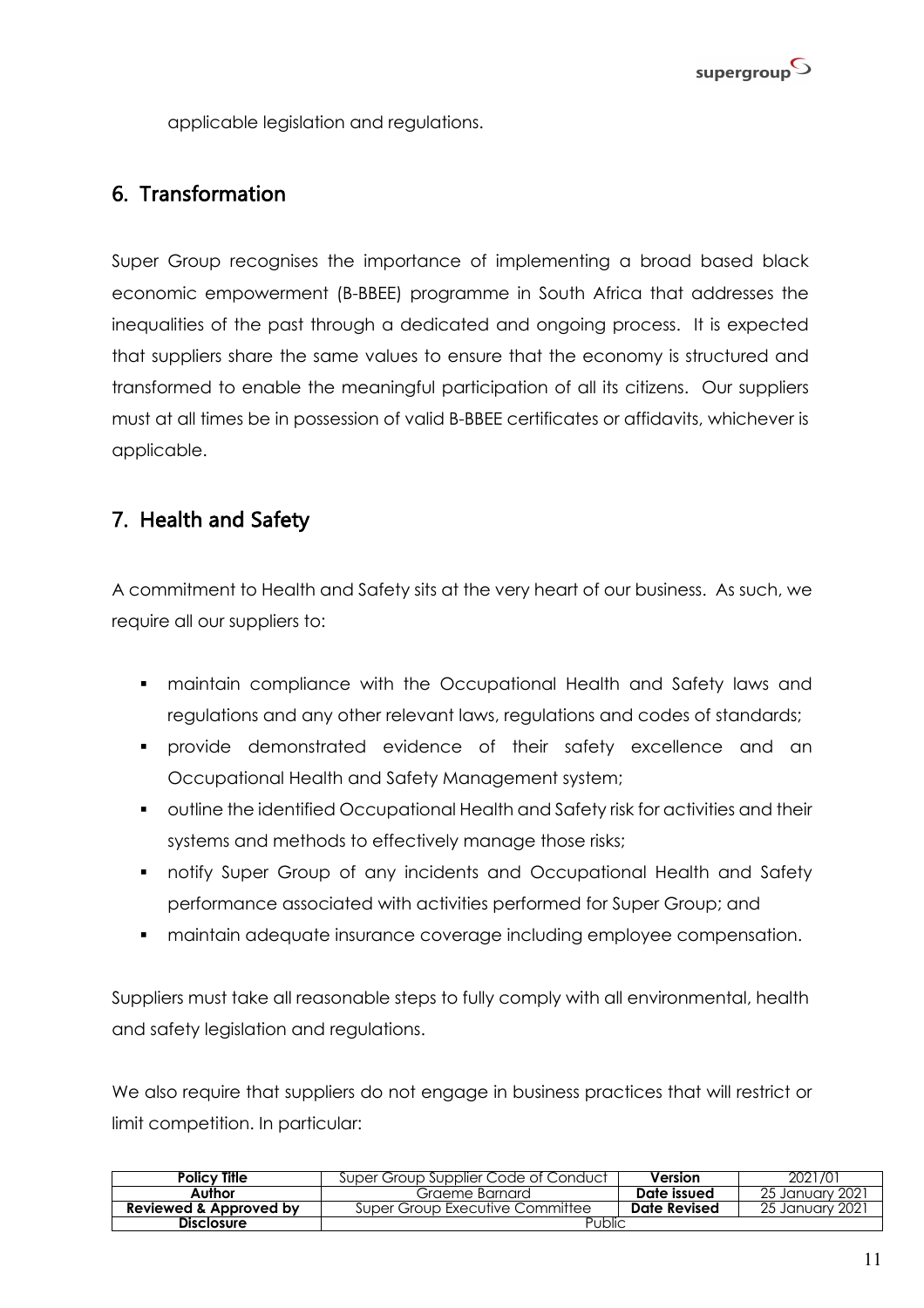

- never discuss or reach an understanding or arrangement with a competitor about supplies, prices, terms, tenders, other competitors or other factors relevant to competition;
- never try to influence another supplier's or competitor's dealings with Super Group;
- § not to take advantage of others' disadvantage by acting unfairly or unconscionably;
- not to supply goods and services in a manner that contravenes the Trade Practices Act or other legislation;
- not mislead or deceive with advertising, predictions and opinion; and
- **•** refrain from discussing Super Group's business or information in the media, unless duly authorised.

By complying with the requirements outlined in this document, suppliers will be able to advance their business objectives and interests in a fair and ethical manner. All of our suppliers are required to comply with this Code; accordingly, doing so will not advantage them in any way in their dealings with Super Group. It is also important that suppliers are aware of the consequences of not complying with Super Group's ethical requirements when doing business with us. Any corrupt or unethical conduct could lead to:

- Termination of contracts
- Loss of future work
- **•** Loss of reputation
- **•** Investigation for corruption
- **•** Matters being referred for criminal investigation.

| <b>Policy Title</b>               | Super Group Supplier Code of Conduct | Version      | 2021/01          |
|-----------------------------------|--------------------------------------|--------------|------------------|
| Author                            | Graeme Barnard                       | Date issued  | -25 January 2021 |
| <b>Reviewed &amp; Approved by</b> | Super Group Executive Committee      | Date Revised | -25 January 2021 |
| <b>Disclosure</b>                 | Public                               |              |                  |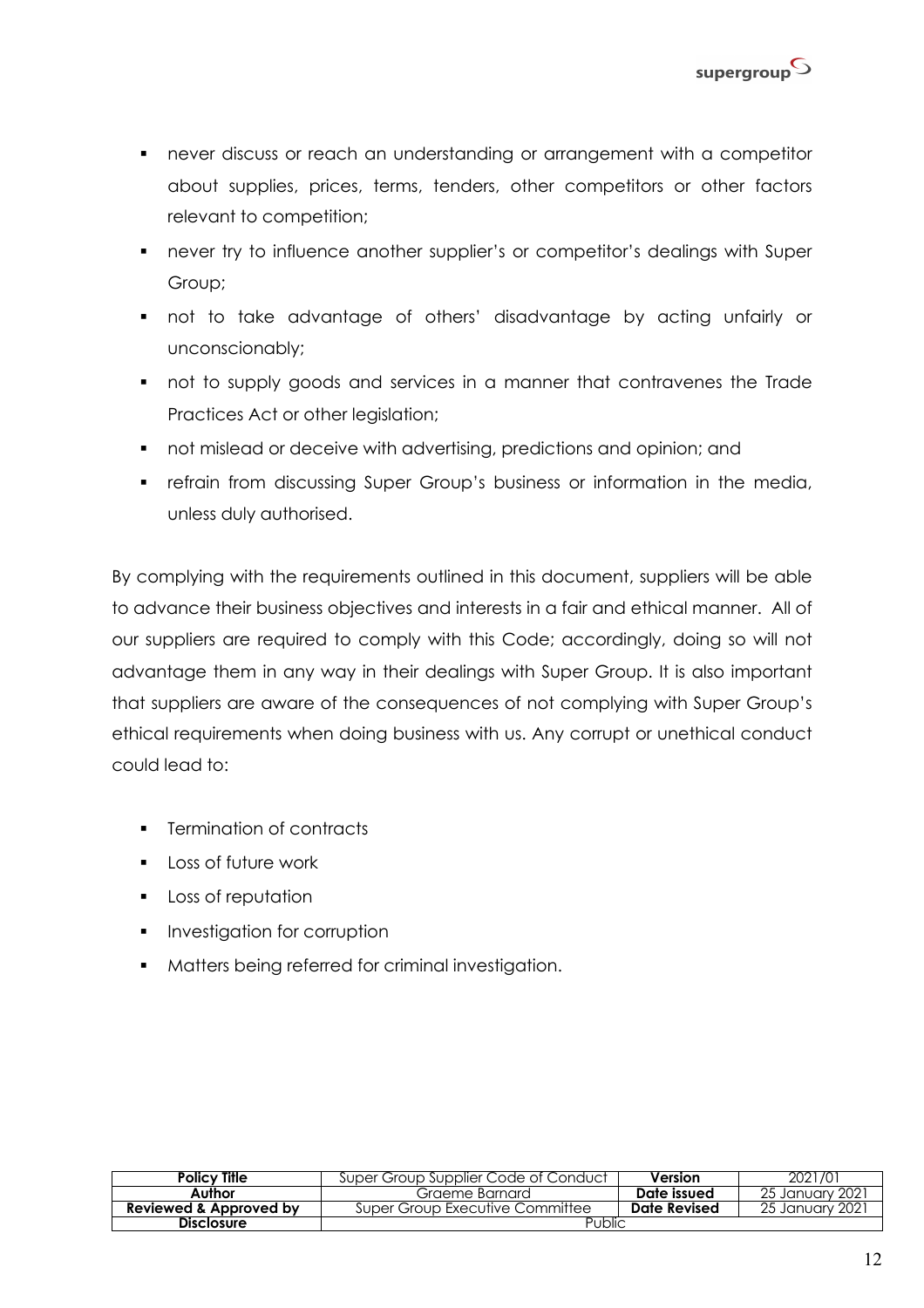

# 8. Environment and Sustainability

We are responsible for the environment and seek opportunities to reduce our environmental footprint. We aim to protect and conserve land, air, water, biodiversity and energy resources.

We expect our suppliers to:

- § Comply with all applicable laws and regulations to protect the environment.
- § Maintain all legally required environmental permits, licenses, approvals and other certifications.
- § Improve their efficiency of energy, water and natural resource usage.
- § Responsibly manage their air emissions, water quality and handling of hazardous materials.
- § Have appropriate policies and controls to effectively manage their environmental performance.

#### HAZARDOUS WASTE MANAGEMENT

§ Where applicable, suppliers shall implement a systematic approach to identify, manage, reduce, and responsibly dispose of or recycle hazardous waste.

#### NON-HAZARDOUS WASTE MANAGEMENT

§ Where applicable, suppliers shall implement a systematic approach to identify, manage, reduce, and responsibly dispose of or recycle non-hazardous waste.

#### WASTEWATER MANAGEMENT

§ Where appliable suppliers shall implement a systematic approach to identify, control, and reduce wastewater produced by their operations. This includes conducting routine monitoring of the performance of their wastewater treatment systems.

| <b>Policy Title</b>               | Super Group Supplier Code of Conduct | Version      | 2021/01          |
|-----------------------------------|--------------------------------------|--------------|------------------|
| Author                            | Graeme Barnard                       | Date issued  | -25 January 2021 |
| <b>Reviewed &amp; Approved by</b> | Super Group Executive Committee      | Date Revised | 25 January 2021  |
| <b>Disclosure</b>                 | Public                               |              |                  |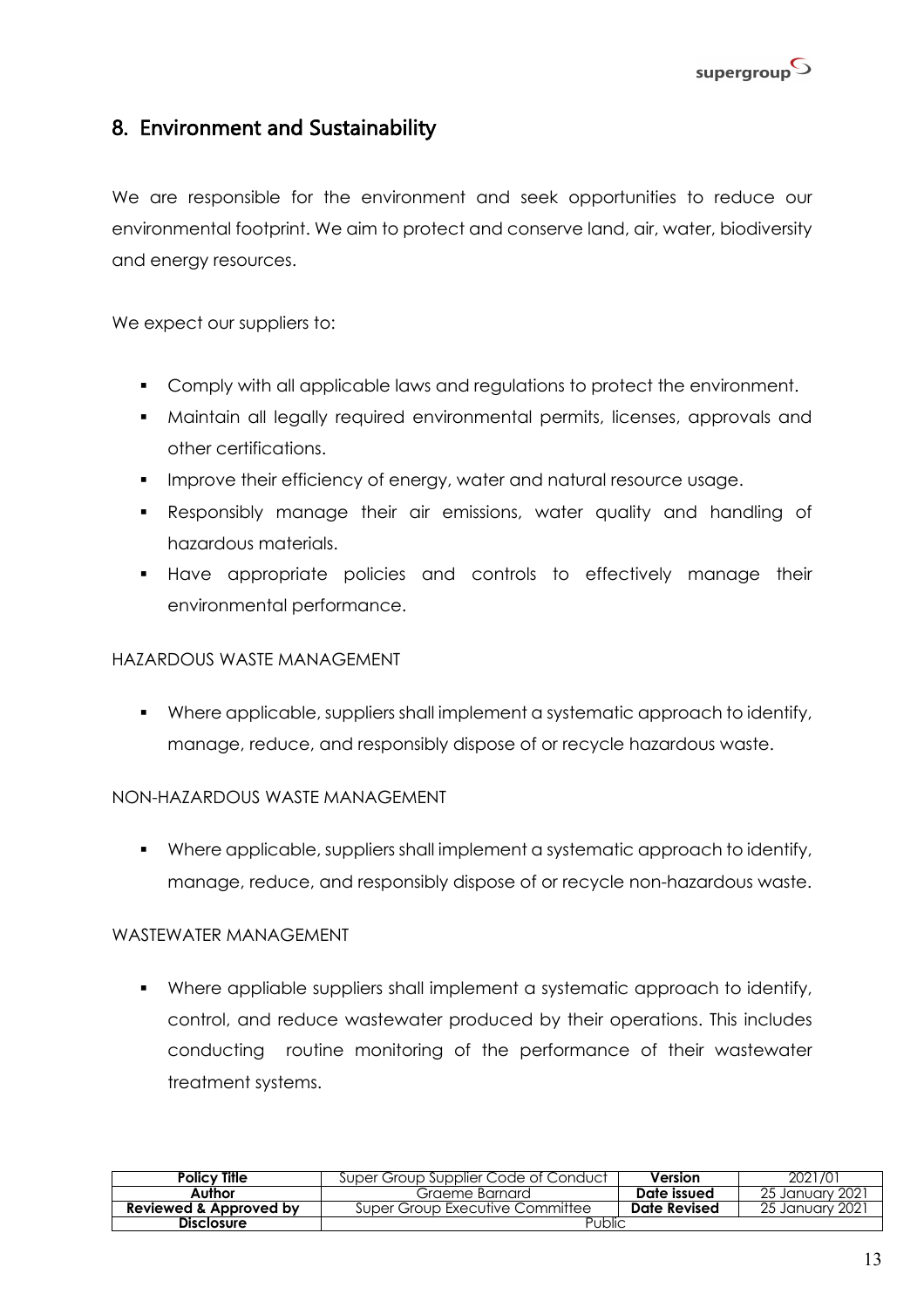

#### STORMWATER MANAGEMENT

§ Where applicable, suppliers shall implement a systematic approach to prevent contamination of stormwater runoff. Suppliers shall prevent illegal discharges and spills from entering storm drains, the public water supply, or public bodies of water.

#### AIR EMISSIONS MANAGEMENT

- § Where applicable, suppliers shall identify, manage, reduce, and responsibly control air emissions emanating from their operations that pose a hazard to the environment. Suppliers shall conduct routine monitoring of the performance of their air emission control systems.
- § Where applicable, suppliers shall regularly quantify, set targets, monitor progress, and reduce its emissions of greenhouse gases through conservation, use of clean energy, or other measures.

#### BOUNDARY NOISE MANAGEMENT

§ Where applicable, suppliers shall identify, control, monitor, and reduce noise generated by their facilities or equipment that affects boundary noise levels.

#### RESOURCE CONSUMPTION MANAGEMENT

§ Where applicable, suppliers shall regularly quantify, set targets, monitor progress, and reduce consumption of fossil fuel, water, hazardous substances, and natural resources through conservation, re-use, recycling, substitution, or other measures.

| Policy Title           | Super Group Supplier Code of Conduct | Version      | 2021/01          |
|------------------------|--------------------------------------|--------------|------------------|
| Author                 | Graeme Barnard                       | Date issued  | -25 January 2021 |
| Reviewed & Approved by | Super Group Executive Committee      | Date Revised | 25 January 2021  |
| <b>Disclosure</b>      | Public                               |              |                  |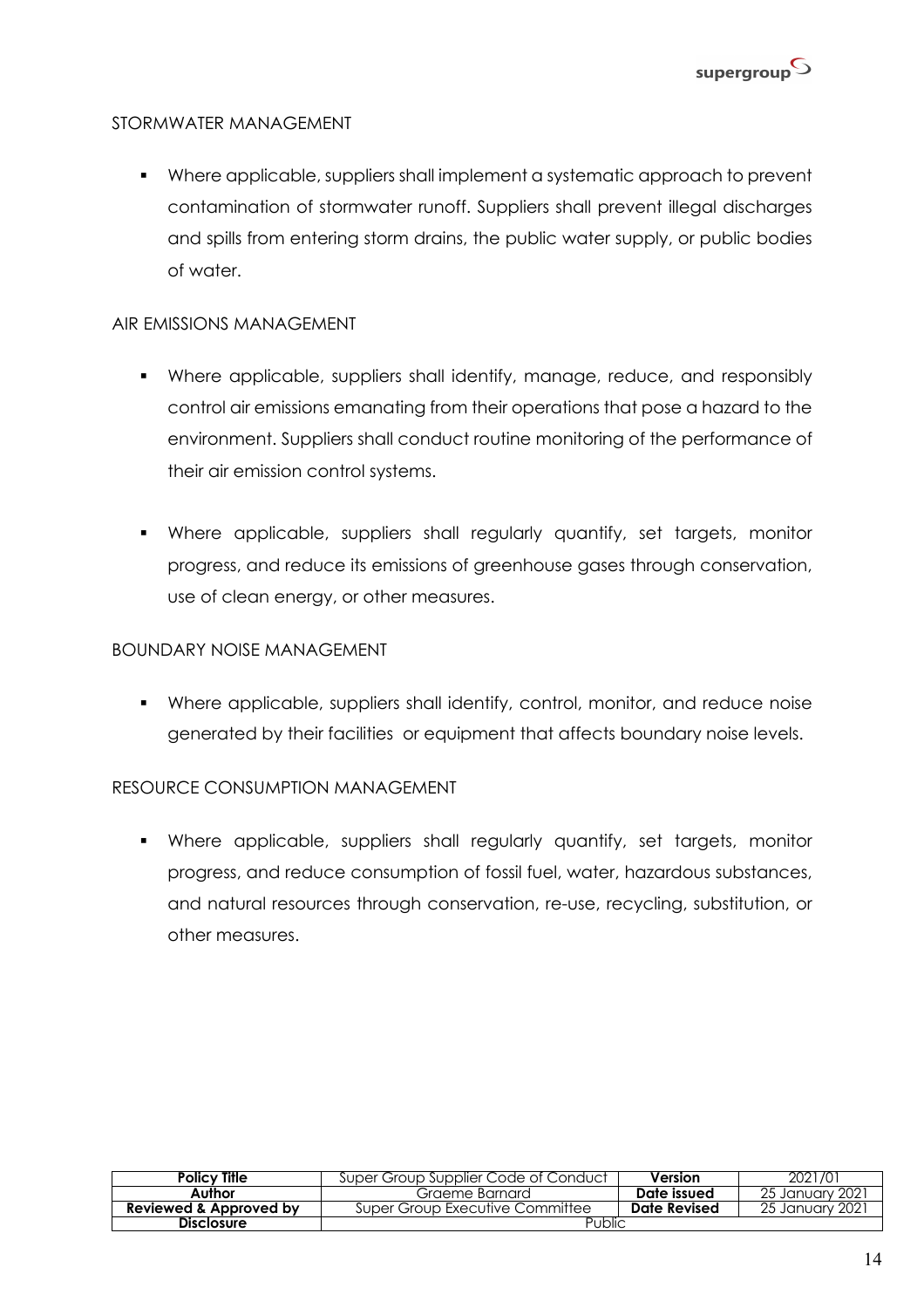

# 9. Non Compliance

By complying with the requirements outlined in this document, suppliers will be able to advance their business objectives and interests in a fair and ethical manner. All of our suppliers are required to comply with this Code; accordingly, doing so will not advantage them in any way in their dealings with Super Group.

Super Group reserves the right to terminate a business relationship with any supplier that does not comply with or that transgresses the provisions of this Code of Conduct.

Any failure to comply with this Code (including any failure by an employee of Super Group or anyone acting on behalf of Super Group) of which the supplier is aware should be reported to Super Group as soon as possible. Failure to do so will be considered a breach of this policy.

Super Group strongly supports a culture of speaking up for both suppliers and their employees without fear of retaliation against those who report actual or suspected breaches.

Suppliers, their employees, workers or contractors may report actual or suspected breaches of this policy to Super Group by phone or online. Reports can be submitted confidentially and anonymously through the Be Heard platform.

Super Group has an anti-crime policy that addresses crime in general, including fraud and corruption. Our internal Audit and Risk Department is very active and makes use of both reactive and proactive methods in dealing with criminal or other unacceptable behaviour.

Super Group also makes use of an external service provider (Be Heard) to facilitate and handle the reporting of dishonesty, fraud and other inappropriate behaviour in the workplace.

| <b>Policy Title</b>               | Super Group Supplier Code of Conduct | Version      | 2021/01          |
|-----------------------------------|--------------------------------------|--------------|------------------|
| <b>Author</b>                     | Graeme Barnard                       | Date issued  | -25 January 2021 |
| <b>Reviewed &amp; Approved by</b> | Super Group Executive Committee      | Date Revised | -25 January 2021 |
| <b>Disclosure</b>                 | Public                               |              |                  |